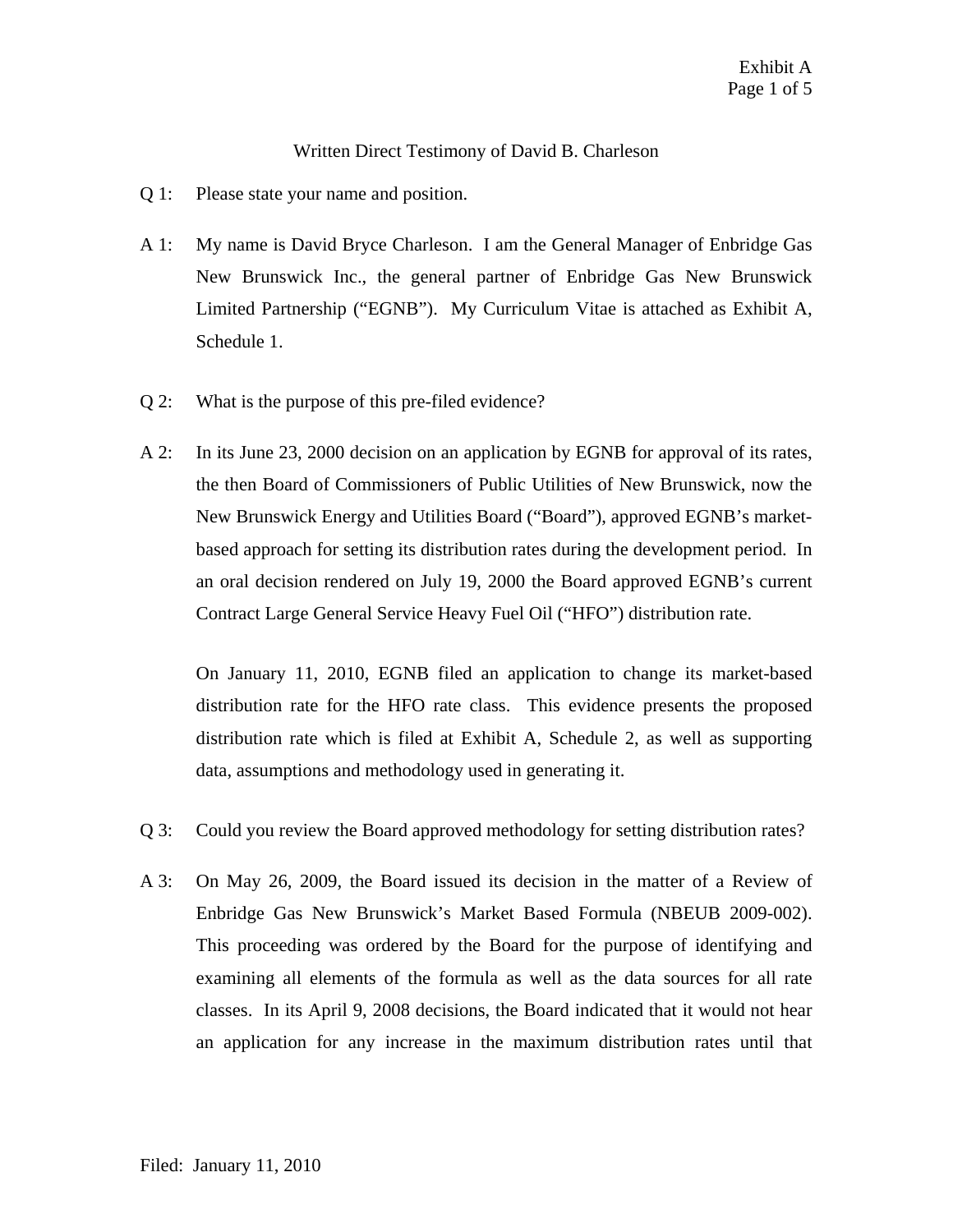process was completed. In its decision, the Board accepted the formula as proposed by EGNB and provided detailed steps regarding how the market-based formula was to be used.

In general, the methodology for establishing the HFO distribution rate is as follows:

- Establish a relevant retail heavy fuel oil price for typical customers in the HFO rate class.
- Calculate the annual commodity cost for a typical customer in the HFO rate class.
- Discount the annual cost by the appropriate amount to establish a target annual natural gas cost.
- Calculate the target burner tip natural gas unit price by dividing the target annual natural gas cost by the expected natural gas consumption.
- Calculate the distribution rate by subtracting the commodity price for natural gas.

The following table that derives EGNB's proposed HFO rate has been updated in accordance with the Board's May 26, 2009 decision.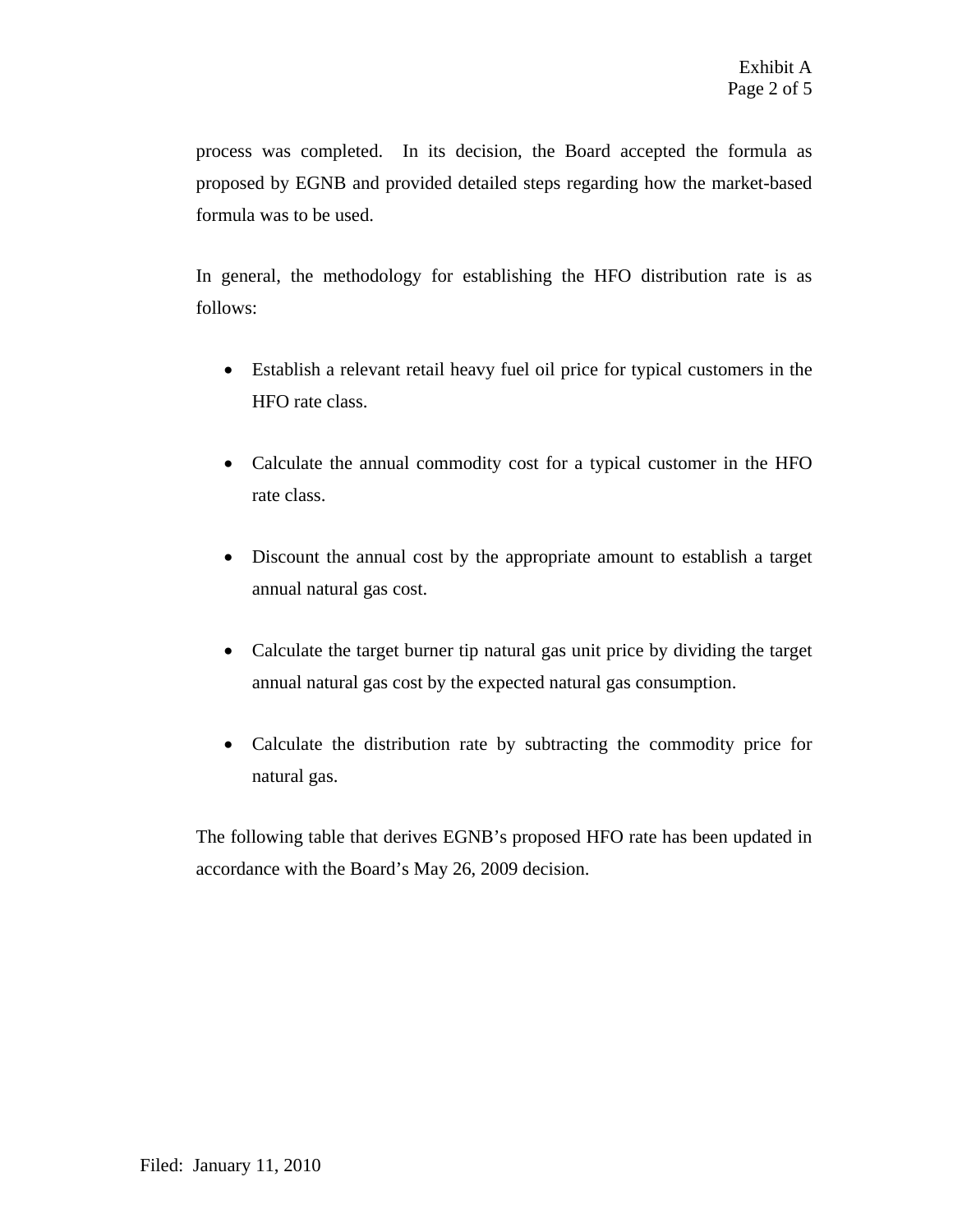$\parallel$ 

| <b>Derivation of Distribution Rates-Oil</b> |                      |                            |                |
|---------------------------------------------|----------------------|----------------------------|----------------|
|                                             | Units                | Calculation                | <b>HFO</b>     |
| 1 Alternative Energy Price                  | CAN <sub>\$/I</sub>  | Retail Oil Price           | \$0.3843       |
| 2 Assumed Efficiency factor                 |                      | Assigned                   | 100%           |
| 3 Typical Annual Oil Consumption            | GJs/year             | Line $10 /$ Line 2         | 131,351        |
| 4 Conversion Factor                         | I/G,I                | Assigned                   | 23.9636        |
| 5 Typical Annual Consumption                | in litres            | Line 3 x Line 4            | 3,147,642.82   |
| 6 Total Alternative Energy Cost             | \$/ year             | Line $1 \times$ Line $5$   | \$1,209,639.14 |
| <b>7 Target Savings Level</b>               | $\%$                 | Assigned                   | 5%             |
| 8 Target Savings Amount                     | \$                   | Line 6 x Line 7            | \$60,481.96    |
| 9 Target Natural Gas Cost                   | \$                   | Line 6 - Line 8            | \$1,149,157.18 |
| 10 Typical Annual Natural Gas Consumption   | GJs/ year            | <b>Typical Customer</b>    | 131,351        |
| 11 Target Burner Tip Price                  | $\sqrt{\mathcal{G}}$ | Line $9/10$                | \$8.7488       |
| 12 Commodity Cost                           | \$/GJ                | EUG or EVP price           | \$7.7899       |
| 13 Target Distribution Rate                 | $\sqrt{\mathcal{G}}$ | Line 11 - Line 13          | \$0.9589       |
|                                             |                      |                            |                |
| 14 Target Annual Distribution Charge        | \$                   | Line $13 \times$ Line $10$ | \$125,952.47   |
| 15 Monthly Customer Charge                  | \$<br>\$             | Assigned<br>Line 15 * 12   |                |
| 16 Annual Customer Charge                   |                      |                            |                |
| 17 Average Contract Demand                  | GJs                  | Average                    | 915            |
| 18 Contract Demand Charge                   | \$<br>\$             | Assigned                   | \$3.90         |
| 19 Revenue from Demand Charge               |                      | Line 17 * Line 18 * 12     | \$42,822.00    |
| 20 Target Revenue From Delivery Charge      | \$                   | Line 14 - Lines 16 or 19   | \$83,130.47    |
| 21 Distribution Delivery Charge             | $\sqrt{\mathcal{G}}$ | Line 20/Line 10            | \$0.6329       |

- Q 4: In its May 26, 2009 decision, the Board accepted EGNB's proposal that market data for each of the 12 months included in the application would be collected each market day for two calendar months and an average of each of the 12 months of prices would be calculated. This approach would be used for No. 2 Oil, natural gas, West Texas Intermediate Crude Oil ("WTI") and exchange rates for the purpose of deriving the rates. Which calendar months of data has EGNB used?
- A 4: EGNB has used the most recent two calendar months of November and December 2009 for WTI, natural gas and exchange rates. No. 2 Oil has not been used in this application as it is not applicable to the HFO rate. The data and resulting averages can be found in Exhibit A, Schedule 3.
- Q 5: Has the retail oil price been derived in a manner that is consistent with the proposal of MJ Ervin and Associates?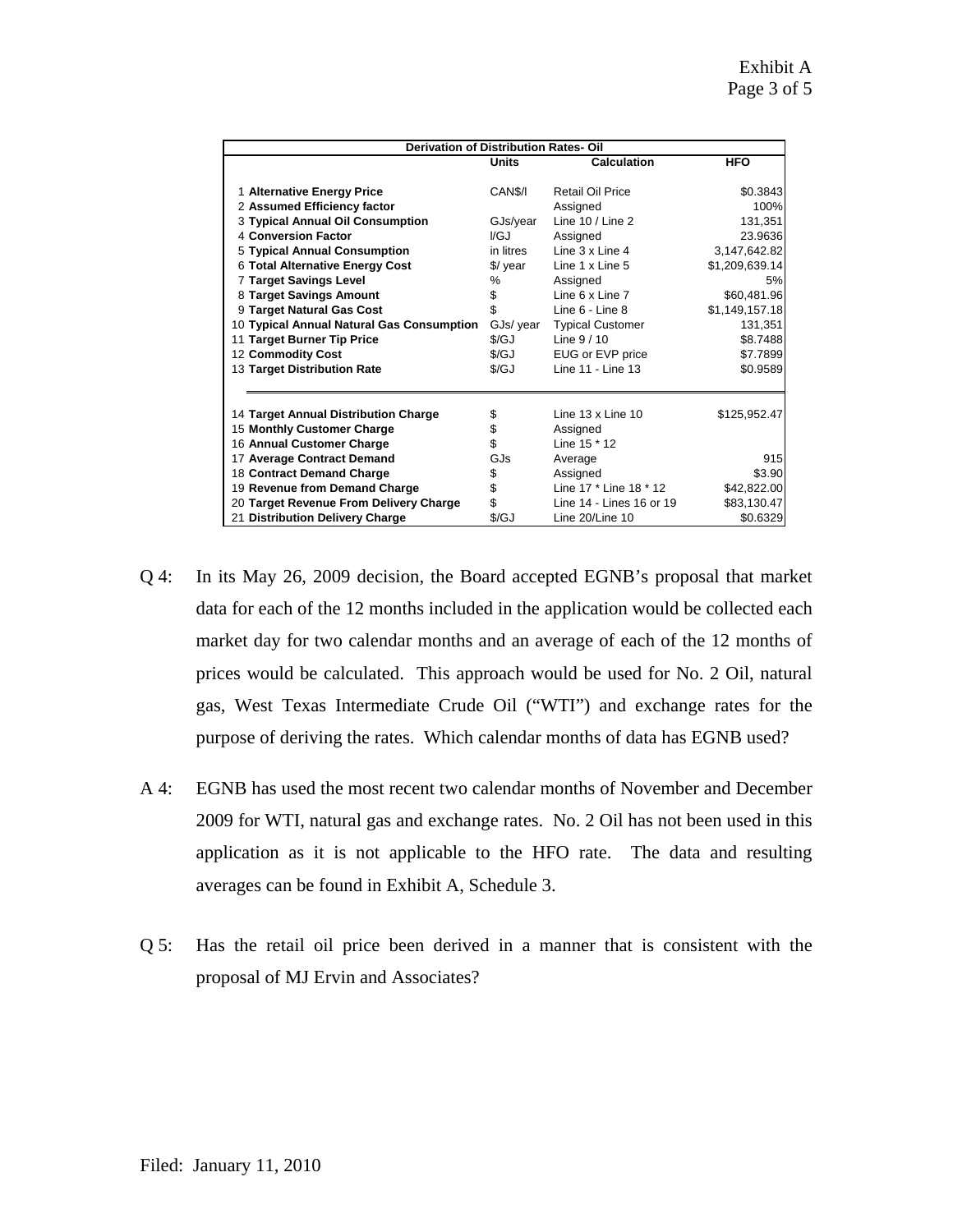- A 5: Yes. The WTI oil prices have been converted to Canadian dollars and the percentage factor approved by the Board has been applied to them. This calculation can be found in Exhibit A, Schedule 4.
- Q 6: The May 26, 2009 decision directed EGNB to use the most recent 12 months of actual consumption data for the purpose of determining Typical Annual Natural Gas Consumption and Contract Demand. The figures and supporting data were to be filed with the Board. Has this information been provided?
- A 6: EGNB has used the consumption data for the period of January 2009 to December 2009 for the purpose of determining Typical Annual Natural Gas Consumption and Contract Demand. EGNB has included the customers as proposed in its evidence and subsequently accepted by the Board in the NBEUB 2009-002 proceeding. The consumption data used can be found in Exhibit A, Schedule 5.
- Q 7: Has EGNB used the 12 month forward expected Enbridge Variable Product ("EVP") price for the HFO rate?
- A 7: Yes.
- Q 8: How does EGNB propose that the EVP price be evaluated?
- A 8: EGNB proposes that it submit the forecasts and estimates supporting the calculations to the Board in confidence for independent verification.
- Q 9: Has EGNB provided a calculation of the EVP price?
- A 9: Yes. This calculation can be found in Exhibit A, Schedule 6.
- Q 10: Why is EGNB filing this application at this time?